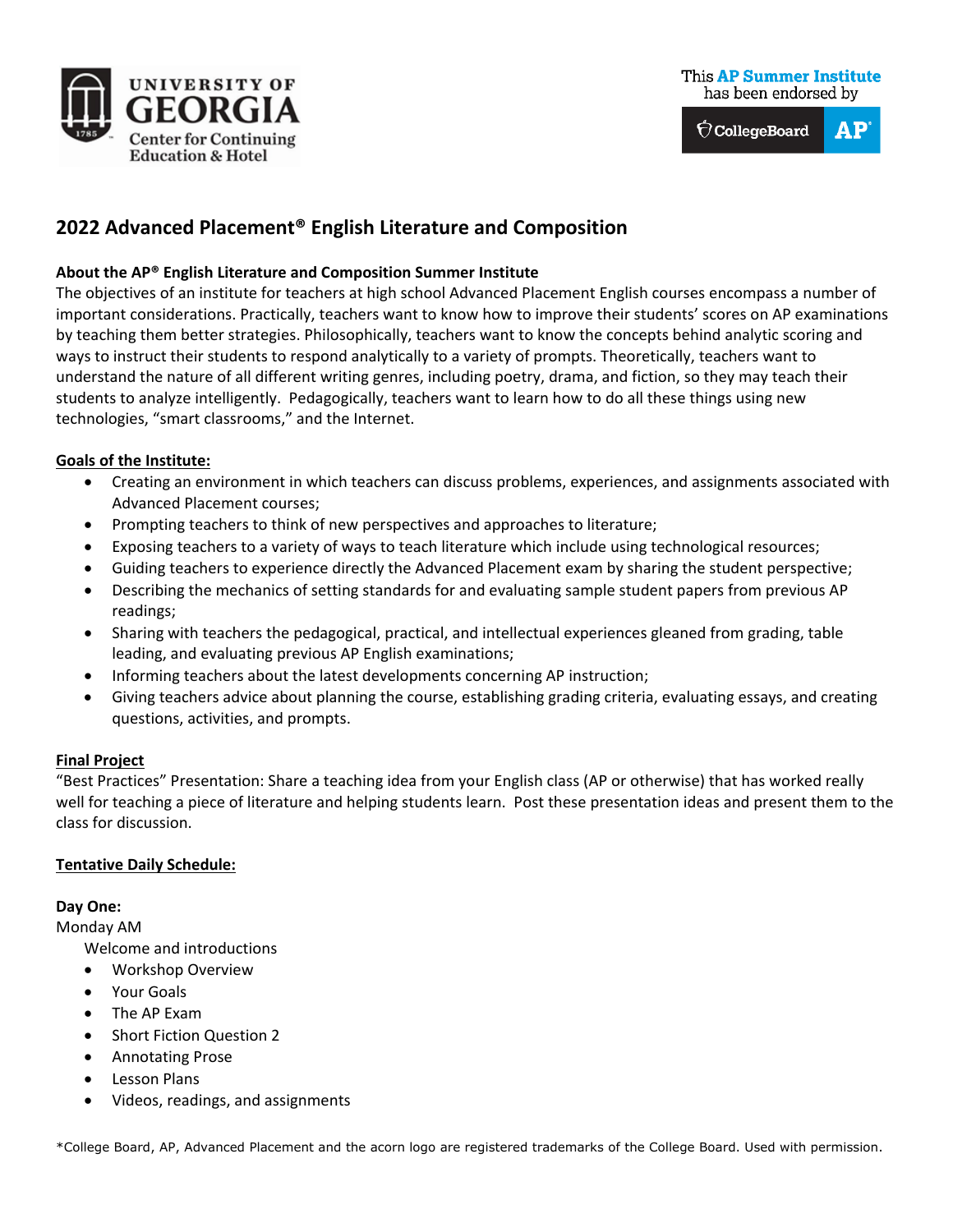### Monday PM

Short Fiction Question 2

- Breakout Groups (claims, main idea, and theme)
- Partner Pairing Lesson Plans

### **Day Two:**

Tuesday AM

Question 2 sample scoring and discussion

- Characterization
- Annotating the Novel
- Deconstructing the prompt
- Thesis Statement
- **Evidence**
- Commentary
- Line of reasoning
- Videos, readings, and assignments Q3 practice

### Tuesday PM

Longer Fiction or Drama Question 3

- Equity and Access
- AP Classroom
- AP Daily Videos
- Breakout Groups 3 Questions

# **Day Three:**

Wednesday AM

The AP Scoring Rubric

- Question 3 sample scoring and discussion
- Time for Partner Lesson/Syllabus Development

### Wednesday PM

- Breakout Groups Share Pacing Guidelines
- Curricular Requirements
- Scoring Components

Poetry Question 1

- Annotating Poetry
- Question 1 sample scoring and discussion
- Time for Partner Lesson/Syllabus Development

# **Day Four:**

Thursday AM

Poetry Question 1

- Breakout Groups Share Best Practices
- Exam Structure
- Multiple Choice Exam Strategies

Thursday PM

Presentation of Teacher Projects Evaluation

*Changes to the syllabus may be made based on participant needs and interests.*